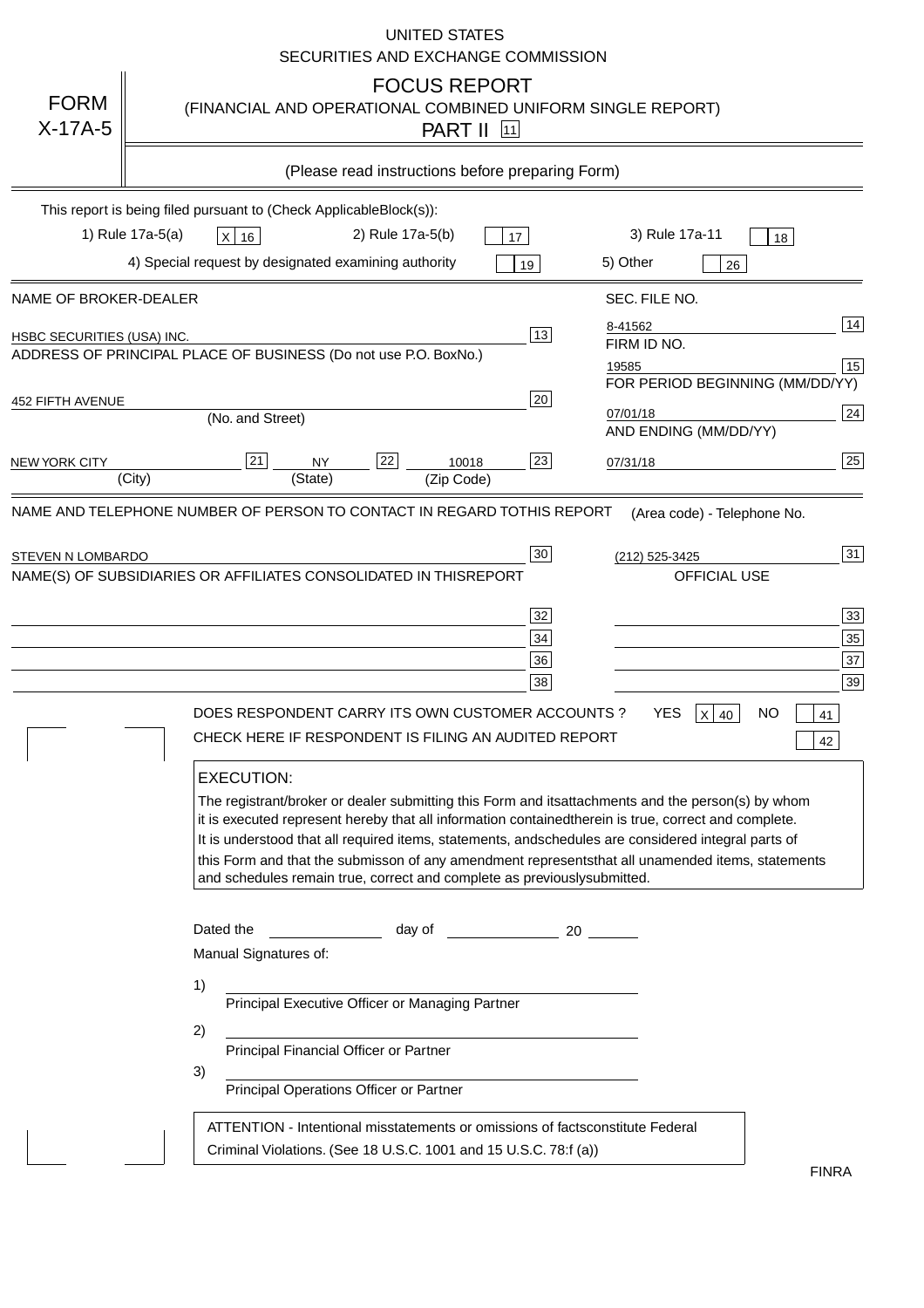BROKER OR DEALER

HSBC SECURITIES (USA) INC.

07/31/18

as of

## STATEMENT OF SEGREGATION REQUIREMENTS AND FUNDS IN SEGREGATION FOR CUSTOMERS TRADING ON U.S. COMMODITY EXCHANGES

| SEGREGATION REQUIREMENTS (Section 4d(2) of the CEAct)                                          |                    |                    |      |
|------------------------------------------------------------------------------------------------|--------------------|--------------------|------|
| 1. Net ledger balance                                                                          |                    |                    |      |
| A. Cash                                                                                        | \$                 | 65,908,969 7010    |      |
| B. Securities (at market)                                                                      |                    | 1,607,464,011 7020 |      |
| 2. Net unrealized profit (loss) in open futures contracts<br>traded on a contract market       |                    | 270,411,942 7030   |      |
| 3. Exchange traded options                                                                     |                    |                    |      |
| A. Add market value of open option contracts purchased on a<br>contract market                 |                    | 265,819,541 7032   |      |
| B. Deduct market value of open option contracts granted (sold)<br>on a contract market         |                    | 94,965,973) 7033   |      |
| 4. Net equity (deficit) (add lines 1, 2, and 3)                                                |                    | 2,114,638,490 7040 |      |
| 5. Accounts liquidating to a deficit and accounts with debit<br>balances                       |                    |                    |      |
| - gross amount                                                                                 | 7045<br>19,172,910 |                    |      |
|                                                                                                |                    |                    |      |
| Less: amount offset by customer owned securities                                               | 19,172,910) 7047   |                    | 7050 |
| 6. Amount required to be segregated (add lines 4 and 5)                                        | \$                 | 2,114,638,490      | 7060 |
|                                                                                                |                    |                    |      |
| FUNDS IN SEGREGATED ACCOUNTS                                                                   |                    |                    |      |
| 7. Deposited in segregated funds bank accounts                                                 |                    |                    |      |
| A. Cash                                                                                        |                    | 26,418,273 7070    |      |
| B. Securities representing investments of customers' funds<br>(at market)                      |                    | $\Omega$           | 7080 |
| C. Securities held for particular customers or option customers<br>in lieu of cash (at market) |                    | 332,169,571        | 7090 |
| 8. Margins on deposit with derivatives clearing organizations<br>of contract markets           |                    |                    |      |
| A. Cash                                                                                        | \$                 | 507,158,277 7100   |      |
| B. Securities representing investments of customers' funds<br>(at market)                      |                    | 10,786 7110        |      |
| C. Securities held for particular customers or option customers<br>in lieu of cash (at market) |                    | 1,211,899,440 7120 |      |
| 9. Net settlement from (to) derivatives clearing organizations<br>of contract markets          |                    | (43, 301, 244)     | 7130 |
| 10. Exchange traded options                                                                    |                    |                    |      |
| A. Value of open long option contracts                                                         |                    | 265,819,541 7132   |      |
| B. Value of open short option contracts                                                        |                    | 94,965,973 7133    |      |
| 11. Net equities with other FCMs                                                               |                    |                    |      |
| A. Net liquidating equity                                                                      |                    | 7,197,441 7140     |      |
| B. Securities representing investments of customers' funds<br>(at market)                      |                    |                    | 7160 |
| C. Securities held for particular customers or option customers<br>in lieu of cash (at market) |                    |                    | 7170 |
| 12. Segregated funds on hand (describe:                                                        |                    | 63,395,000 7150    |      |
| 13. Total amount in segregation (add lines 7 through 12)                                       |                    | 2,275,801,112 7180 |      |
| 14. Excess (deficiency) funds in segregation (subtract line 6 from line 13)                    | \$                 | 161, 162, 622 7190 |      |
| 15. Management Target Amount for Excess funds in segregation                                   | \$                 | 147,000,000 7194   |      |
| 16. Excess (deficiency) funds in segregation over (under) Management Target Amount Excess      | \$                 | 14,162,622 7198    |      |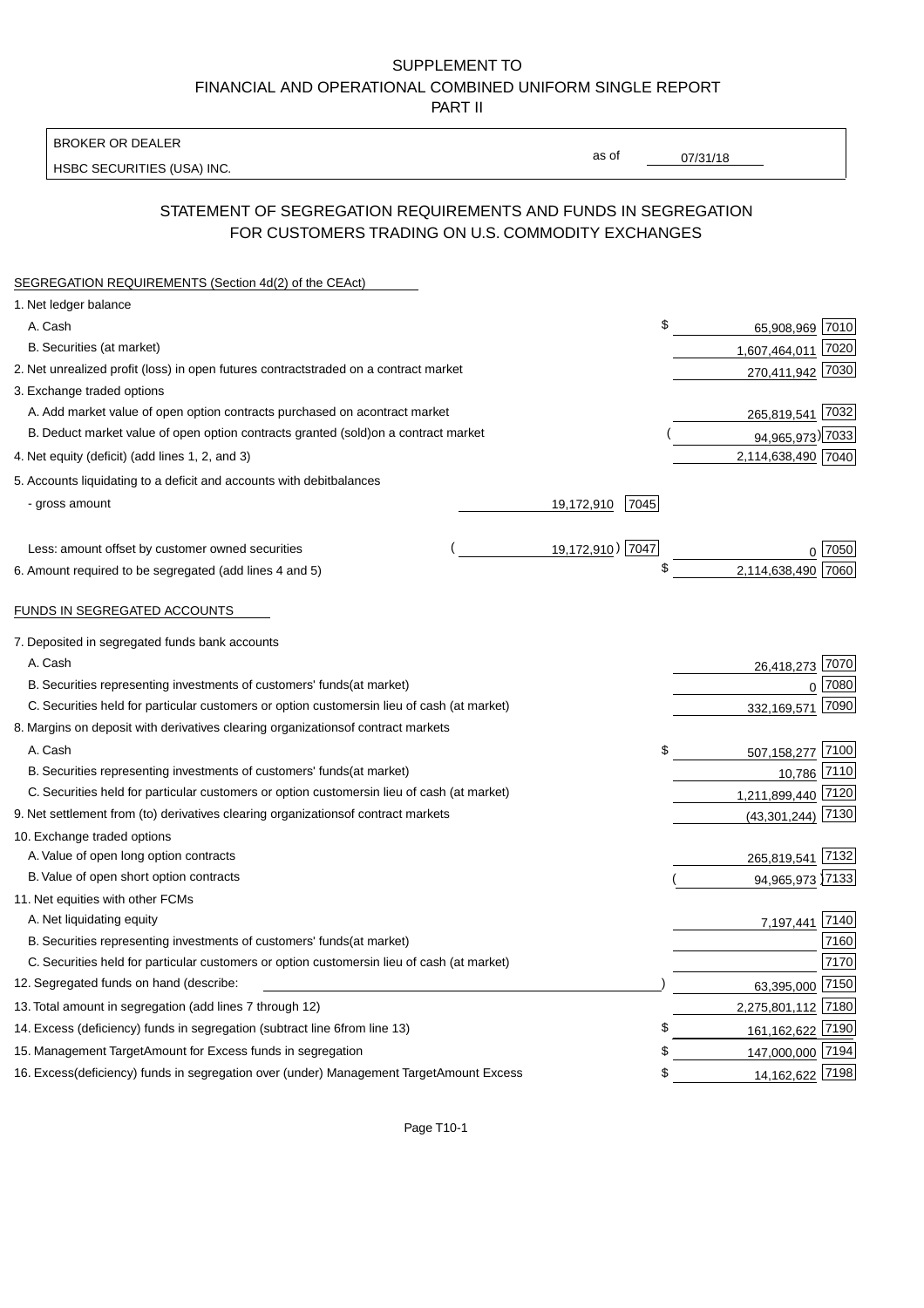PART II

| <b>BROKER OR DEALER</b>                                                                                  | as of |          |      |
|----------------------------------------------------------------------------------------------------------|-------|----------|------|
| HSBC SECURITIES (USA) INC.                                                                               |       | 07/31/18 |      |
| STATEMENT OF SEGREGATION REQUIREMENTS AND FUNDS IN SEGREGATION<br>FOR CUSTOMERS' DEALER OPTIONS ACCOUNTS |       |          |      |
| 1. Amount required to be segregated in accordance                                                        |       |          |      |
| with Commission regulation 32.6                                                                          |       |          | 7200 |

| 2. Funds in segregated accounts             |    |      |      |
|---------------------------------------------|----|------|------|
| A. Cash                                     | ъĐ | 7210 |      |
| B. Securities (at market)<br>C. Total       |    | 7220 | 7230 |
| 3. Excess (deficiency) funds in segregation |    |      |      |
| (subtract line 2.C from line 1)             |    | \$   | 7240 |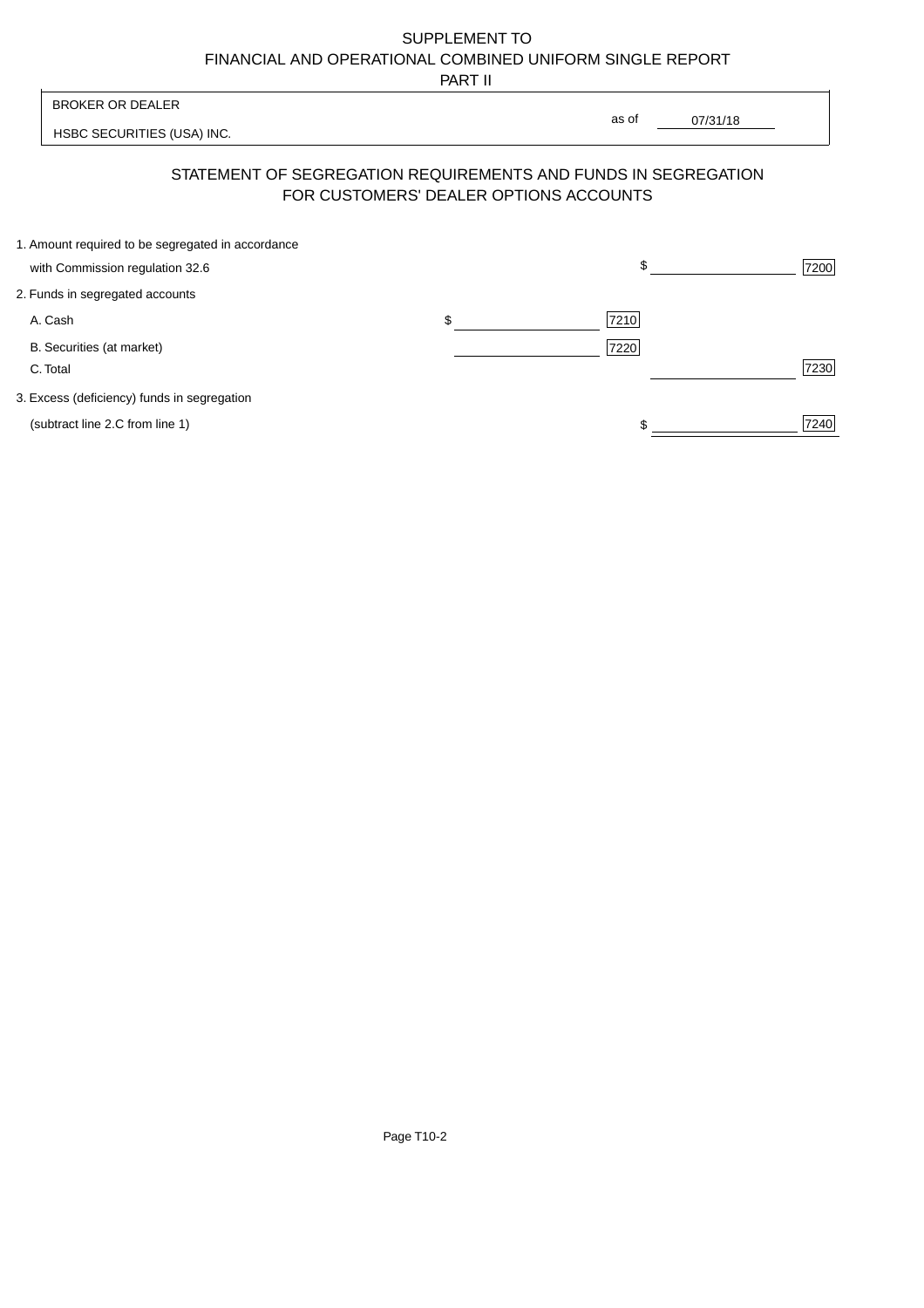PART II

HSBC SECURITIES (USA) INC. The state of the second second in the second second second in the second second second second second second second second second second second second second second second second second second sec BROKER OR DEALER

as of

### STATEMENT OF SECURED AMOUNTS AND FUNDS HELD IN SEPARATE ACCOUNTS PURSUANT TO COMMISSION REGULATION 30.7

#### FOREIGN FUTURES AND FOREIGN OPTIONS SECURED AMOUNTS

| Amount required to be set aside pursuant to law, rule or<br>regulation of a foreign government<br>or a rule of a self-regulatory organization authorized<br>thereunder                       | \$                                   | O.                        | 7305         |
|----------------------------------------------------------------------------------------------------------------------------------------------------------------------------------------------|--------------------------------------|---------------------------|--------------|
| 1. Net ledger balance - Foreign Futures and Foreign Option Trading - All Customers<br>A. Cash<br><b>B.</b> Securities<br>(at market)                                                         | \$                                   | 111,604,152<br>57,250,564 | 7315<br>7317 |
| 2. Net unrealized profit (loss) in open futures contracts traded on a foreign<br>board of trade                                                                                              |                                      | (8,735,995)               | 7325         |
| 3. Exchange traded options<br>A. Market value of open option contracts purchased on a foreign board of trade<br>B. Market value of open contracts granted (sold) on a foreign board of trade |                                      | 0<br><sup>0</sup>         | 7335<br>7337 |
| 4. Net equity (deficit) (add lines 1.2. and 3.)                                                                                                                                              | \$                                   | 160,118,721               | 7345         |
| 5. Accounts liquidating to a deficit and accounts with<br>\$.<br>debit balances - gross<br>amount<br>Less: amount offset by customer owned securities                                        | 7351<br>3,087,122<br>3,086,813) 7352 | 309                       | 7354         |
| 6. Amount required to be set aside as the secured amount - Net Liquidating<br>Equity Method (add lines 4 and 5)                                                                              | \$                                   | 160,119,030               | 7355         |
| 7. Greater of amount required to be set aside pursuant to foreign jurisdiction (above) or<br>line 6.                                                                                         | \$                                   | 160,119,030               | 7360         |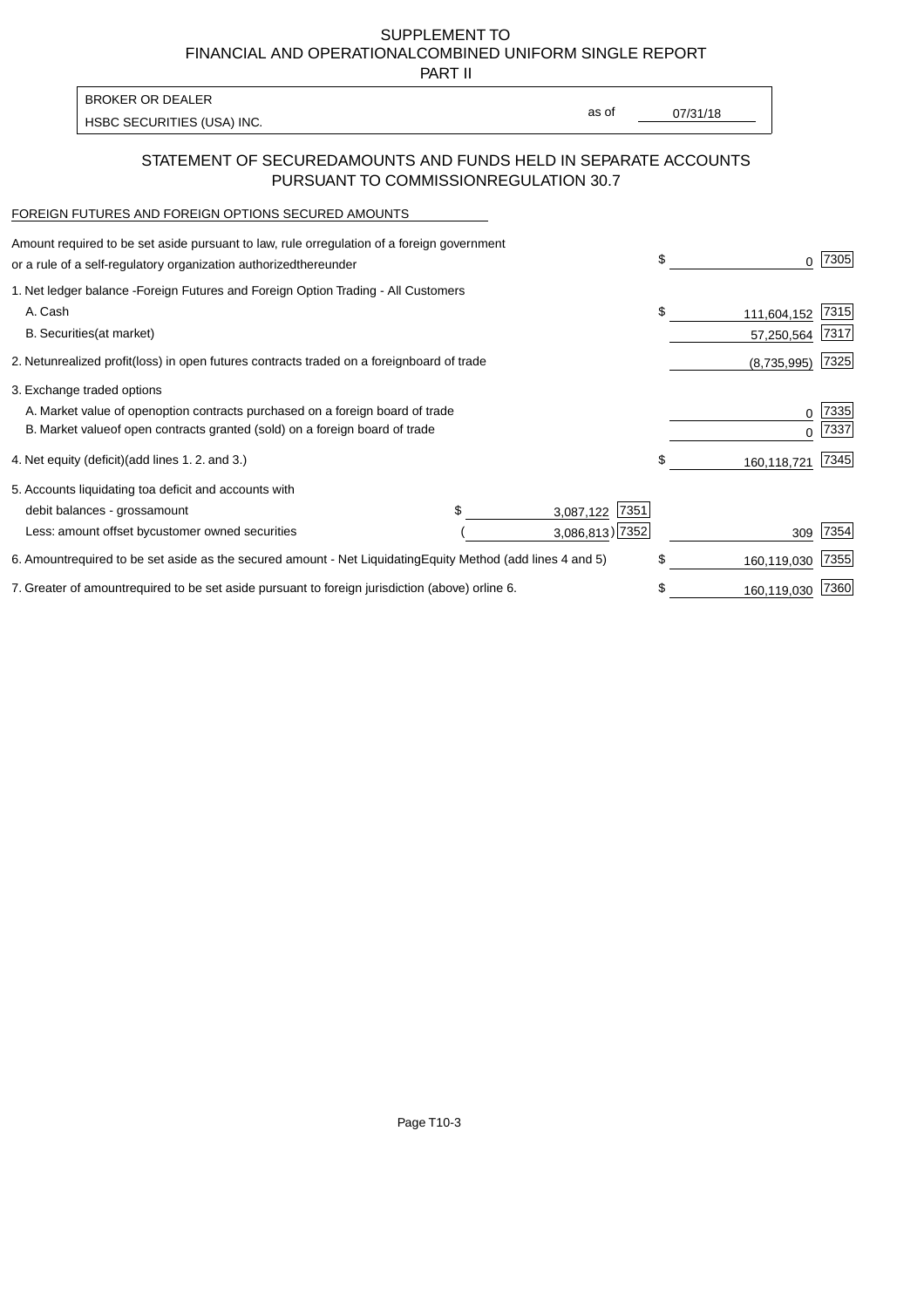PART II

| <b>BROKER OR DEALER</b>                                                                           |                        |               |                 |                  |
|---------------------------------------------------------------------------------------------------|------------------------|---------------|-----------------|------------------|
| HSBC SECURITIES (USA) INC.                                                                        | as of                  |               | 07/31/18        |                  |
|                                                                                                   |                        |               |                 |                  |
| STATEMENT OF SECURED AMOUNTS AND FUNDS HELD IN SEPARATE<br>PURSUANT TO COMMISSION REGULATION 30.7 |                        |               | <b>ACCOUNTS</b> |                  |
| FUNDS DEPOSITED IN SEPARATE REGULATION 30.7 ACCOUNTS                                              |                        |               |                 |                  |
| 1. Cash in banks                                                                                  |                        |               |                 |                  |
| A. Banks located in the United States                                                             | \$<br>108,954,192 7500 |               |                 |                  |
| B. Other banks qualified under Regulation 30.7                                                    |                        |               |                 |                  |
| 7510<br>Name(s):<br><b>HARRIS TRUST</b>                                                           |                        | $0$  7520  \$ |                 | 108,954,192 7530 |
| 2. Securities                                                                                     |                        |               |                 |                  |
| A. In safekeeping with banks located in the United States                                         | \$<br>25,506,652 7540  |               |                 |                  |
| B. In safekeeping with other banks qualified under Regulation<br>30.7                             |                        |               |                 |                  |
| 7550<br>Name(s):<br><b>HARRIS TRUST</b>                                                           |                        | $0$ 7560      |                 | 25,506,652 7570  |
| 3. Equities with registered futures commission merchants                                          |                        |               |                 |                  |
| A. Cash                                                                                           | \$                     | $0$ 7580      |                 |                  |
| <b>B.</b> Securities                                                                              |                        | $0$ 7590      |                 |                  |
| C. Unrealized gain (loss) on open futures contracts                                               |                        | $0$ 7600      |                 |                  |
| D. Value of long option contracts                                                                 |                        | $0$ 7610      |                 |                  |
| E. Value of short option contracts                                                                |                        | $0$ ) 7615    |                 | 0 7620           |
| 4. Amounts held by clearing organizations of foreign boards of<br>trade                           |                        |               |                 |                  |
| Name(s):<br>7630                                                                                  |                        |               |                 |                  |
| A. Cash                                                                                           | \$                     | 7640          |                 |                  |
| <b>B.</b> Securities                                                                              |                        | 7650          |                 |                  |
| C. Amount due to (from) clearing organizations - daily<br>variation                               |                        | 7660          |                 |                  |
| D. Value of long option contracts                                                                 |                        | 7670          |                 |                  |
| E. Value of short option contracts                                                                |                        | )7675         |                 | 7680             |
| 5. Amounts held by members of foreign boards of trade<br>Name(s):<br>7690                         |                        |               |                 |                  |
| A. Cash                                                                                           | \$<br>37,881,425 7700  |               |                 |                  |
| <b>B.</b> Securities                                                                              | 31,743,911             | 7710          |                 |                  |
| C. Unrealized gain (loss) on open futures contracts                                               | $(8,735,995)$ 7720     |               |                 |                  |
| D. Value of long option contracts                                                                 |                        | $0$  7730     |                 |                  |
| E. Value of short option contracts                                                                |                        | $_0$ ) 7735   |                 | 60,889,341 7740  |
| 6. Amounts with other depositories designated by a foreign<br>board of trade<br>7750<br>Name(s):  |                        |               |                 | 0 7760           |
| 7. Segregated funds on hand (describe:                                                            |                        |               |                 | 0 7765           |
| 8. Total funds in separate section 30.7 accounts                                                  |                        |               | \$              | 195,350,185 7770 |
| 9. Excess (deficiency) set Aside Funds for Secured Amount (subtract Line 7 Secured                |                        |               |                 |                  |
| Statement page T10-3 from Line 8)                                                                 |                        |               | \$              | 35,231,155 7380  |
| 10. Management Target Amount for Excess funds in separate section 30.7 accounts                   |                        |               | \$              | 25,000,000 7780  |
|                                                                                                   |                        |               |                 |                  |
| 11. Excess (deficiency) funds in separate 30.7 accounts over (under) Management Target            |                        |               | \$              | 10,231,155 7785  |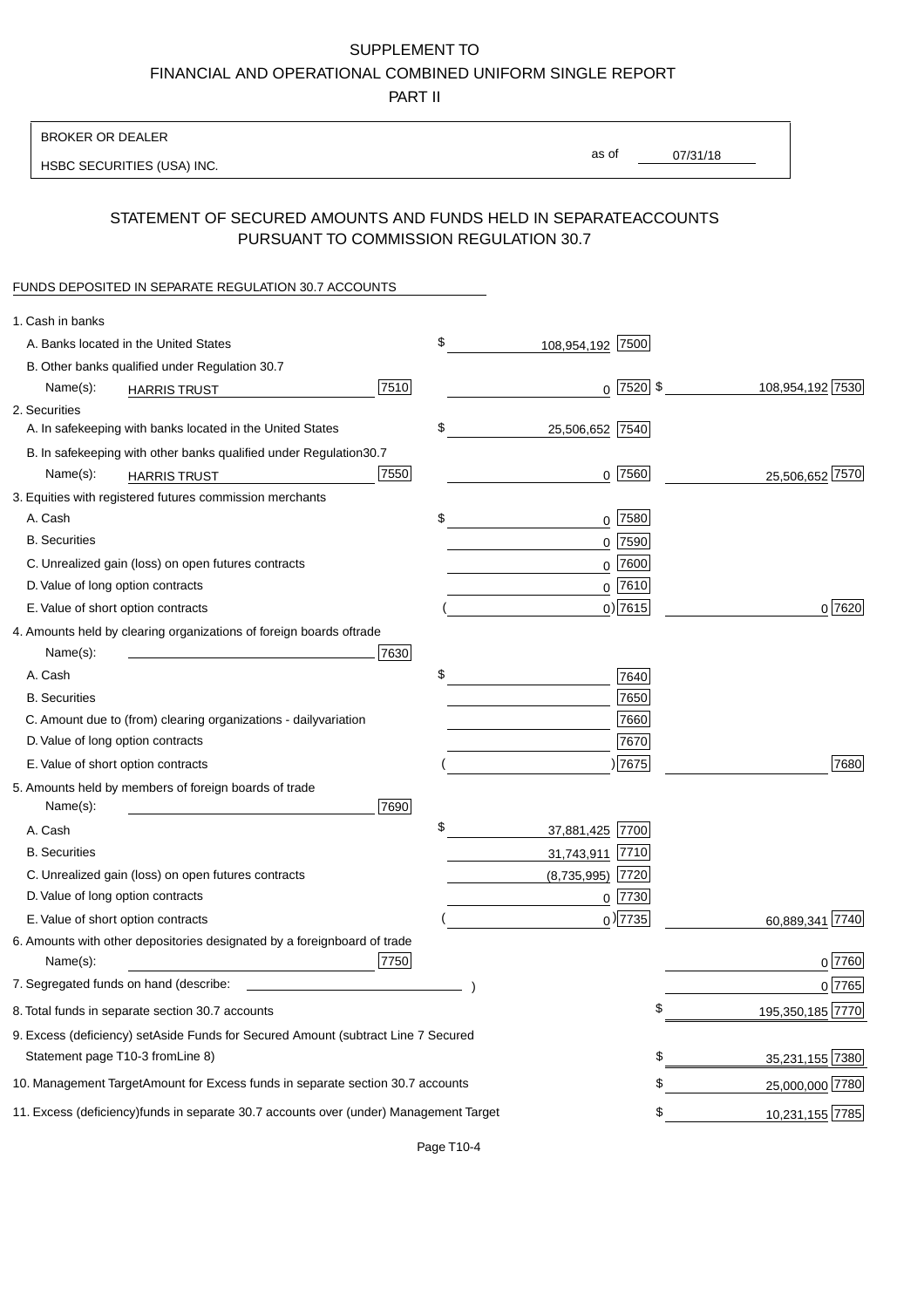PART II

HSBC SECURITIES (USA) INC. The contract of the contract of the contract of the contract of the contract of the contract of the contract of the contract of the contract of the contract of the contract of the contract of the BROKER OR DEALER

as of

#### STATEMENT OF CLEARED SWAPS CUSTOMER SEGREGATION REQUIREMENTS AND FUNDS IN CLEARED SWAPS CUSTOMER ACCOUNTS UNDER 4D(F) OF THE CEA

| <b>Cleared Swaps Customer Requirements</b>                                                                  |    |                         |
|-------------------------------------------------------------------------------------------------------------|----|-------------------------|
| 1. Net ledger balance                                                                                       |    |                         |
| A. Cash                                                                                                     | \$ | 8500<br>(107, 395, 364) |
| B. Securities (at market)                                                                                   |    | 484, 142, 382 8510      |
| 2. Net unrealized profit (loss) in open cleared swaps                                                       |    | 616,679,621 8520        |
| 3. Cleared swaps options                                                                                    |    |                         |
| A. Market value of open cleared swaps option contracts purchased                                            |    | 0   8530                |
| B. Market value of open cleared swaps option contracts granted (sold)                                       |    | $0)$ 8540               |
| 4. Net equity (deficit) (add lines 1, 2, and 3)                                                             | \$ | 993,426,639 8550        |
| 5. Accounts liquidating to a deficit and accounts with                                                      |    |                         |
| 4,854,934 8560<br>debit balances - gross<br>\$<br>amount                                                    |    |                         |
| 4,854,934) 8570<br>Less: amount offset by customer owned securities                                         |    | 0 8580                  |
| 6. Amount required to be segregated for cleared swaps customers (add lines 4 and 5)                         | \$ | 993,426,639 8590        |
| Funds in Cleared Swaps Customer Segregated Accounts                                                         |    |                         |
| 7. Deposited in cleared swaps customer segregated accounts at banks                                         |    |                         |
| A. Cash                                                                                                     | \$ | 15,154,519 8600         |
| B. Securities representing investments of cleared swaps customers' funds (at market)                        |    | 0 8610                  |
| C. Securities held for particular cleared swaps customers in lieu of cash (at market)                       |    | 8620<br>48,639,794      |
| 8. Margins on deposit with derivatives clearing organizations in cleared swaps customer segregated accounts |    |                         |
| A. Cash                                                                                                     |    | 613,107,292 8630        |
| representing investments of cleared swaps customers' funds (at market)<br><b>B.</b> Securities              |    | 8640<br>8,958           |
| C. Securities held for particular cleared swaps customers in lieu of cash (at market)                       |    | 435,502,588 8650        |
| 9. Net settlement from (to) derivatives clearing organizations                                              |    | $(3,997,361)$ 8660      |
| 10. Cleared swaps options                                                                                   |    |                         |
| A. Value of open cleared swaps long option contracts                                                        |    | $0^{8670}$              |
| B. Value of open cleared swaps short option contracts                                                       |    | $0$ ) 8680              |
| 11. Net equities with other FCMs                                                                            |    |                         |
| A. Net liquidating equity                                                                                   |    | $0^{8690}$              |
| B. Securities representing investments of cleared swaps customers' funds (at market)                        |    | $0^{8700}$              |
| C. Securities held for particular cleared swaps customers in lieu of cash (at market)                       |    | 0 8710                  |
| 12. Cleared swaps customer funds on hand (describe:                                                         |    | $0 \;  8715 $           |
| 13. Total amount in cleared swaps customer segregation (add lines 7 through 12)                             | S  | 1,108,415,790 8720      |
| 14. Excess (deficiency) funds in cleared swaps customer segregation (subtract line 6 from line 13)          |    | 114,989,151 8730        |
| 15. Management Target Amount for Excess funds in cleared swaps segregated accounts                          | \$ | 95,000,000 8760         |
| 16. Excess<br>(deficiency) funds in cleared swaps customer segregated accounts over                         |    |                         |
| <b>Management Target Excess</b><br>(under)                                                                  | \$ | 19,989,151 8770         |